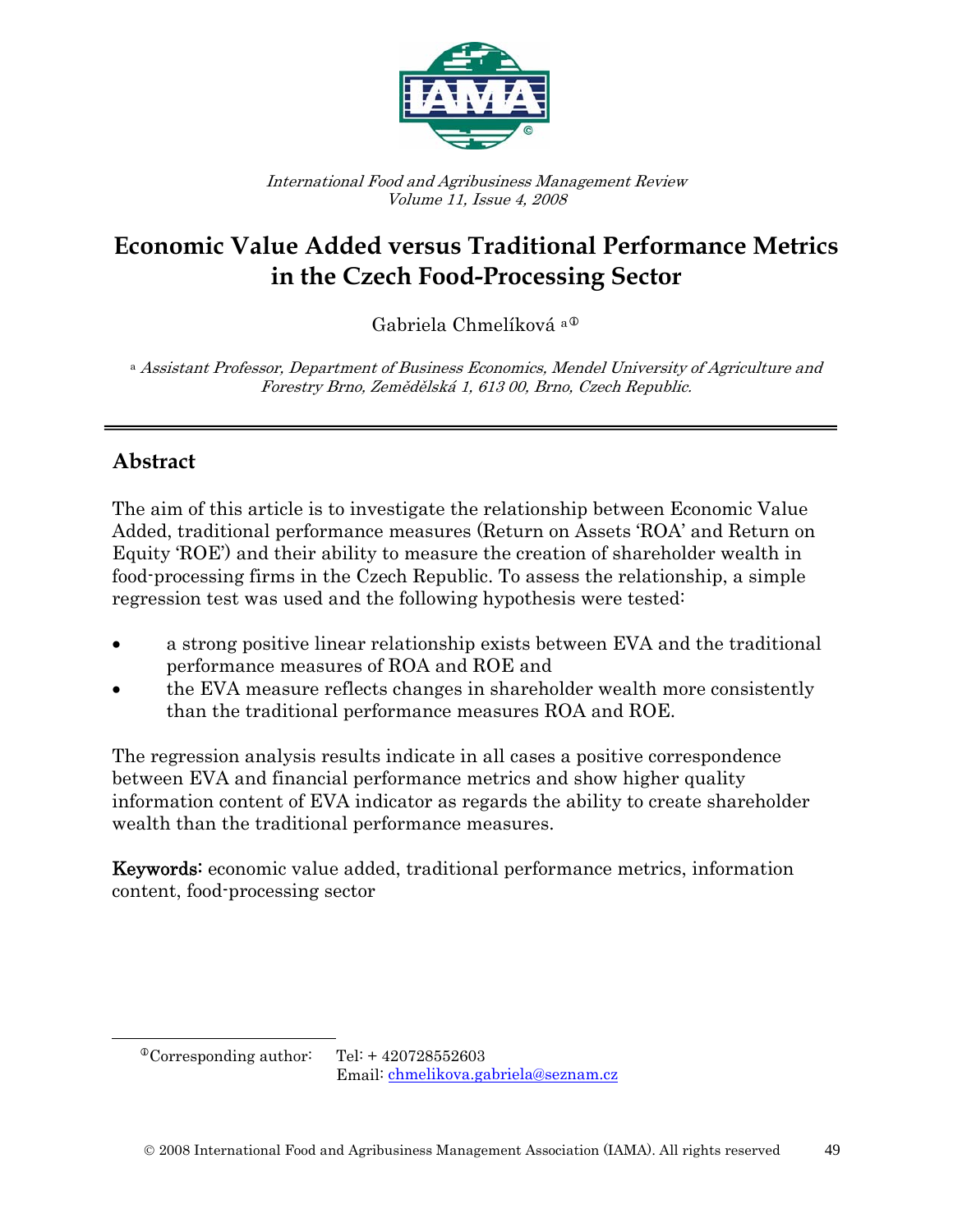### **Motivation and Research Goals**

From the long-term perspective, each firm aims to maximize its value which consequently leads to growth in shareholder wealth. Managing a firm in accord with the principle of value maximization requires an operational criterion for growth in shareholder wealth. Thus, it is necessary to find a tool which enables planning, management, and control the firm's processes in accordance with this principle. In general, firms are managed on a combination of strategic and financial goals. Under strategic goals one usually undertakes, for example, the development of new technologies, the search for new market segments, or the development of market share. Financial goals (defined and monitored by financial measures) then enable the quantification of these strategic goals, and thus transfer them into measurable and controllable form. The creation of shareholder value can be measured by a range of financial performance measures.

For centuries, economist have reasoned that for a firm to create wealth it must earn more than its cost of debt and equity capital – in the microeconomic terminology, this principle is titled "creating the economic profit". A good financial performance measure should describe how well the firm has generated operating profits given the amount of capital invested to produce these profits. In recent years, the Stern Stewart & Company has operationalized this concept under the label Economic Value Added. Similar to many accounting innovations, the concept of EVA promises better performance measurements, incentive schemes, and equity valuation. The concept behind EVA is quite simple – maximize the spread between the return on capital used to generate profits and the costs of using that capital. Through its adoption, corporate executives hope that EVA will lead to increased efficiency in the allocation of all assets and hence increased shareholder wealth. In fact, Stern Stewart & Company has advocated that EVA can be used instead of earnings or cash from operations as a measure of performance. They have proclaimed "Eva is almost 50 % better than its closest accounting-based competitor in explaining changes in shareholder wealth" (Stewart, 1994), and "Forget EPS, ROE and ROI. Eva is what drives stock prices" (Stewart, 1995).

Since the authors came up with EVA, numerous researchers attempted to verify the effectiveness of EVA using independent empirical evidence (see Biddle, Bowen, and Wallace 1997; Turvey et al. 2000; Feltham et al. 2004; Bacidore et al. 1997; Berenstein 1998; Kramer and Pushner 1997). Among both the Czech academic researches and practical financial analysts, the use of EVA is still limited due to the lack of empirical evidence of the behaviour of EVA within the Czech economy. Agribusiness firms are no exception. This article evaluates EVA behaviour in the conditions of the Czech food-processing sector and attempts to develop independent empirical evidence on the indicator's qualities.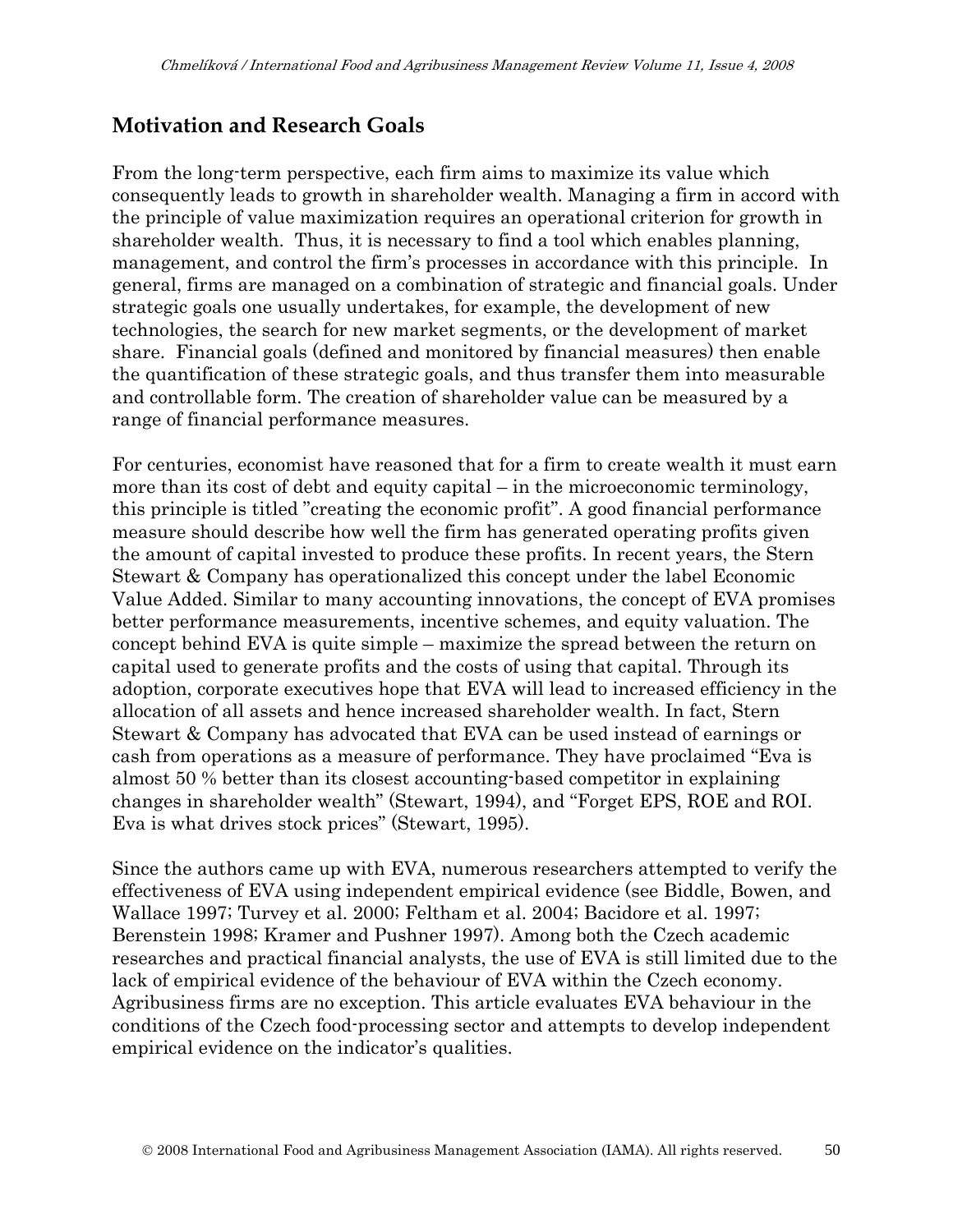The research is presented in six sections. The first section of the article describes the motivation for this research and the aim of the study. The second section illustrates the food-processing sector in the Czech Republic and the performance measures – EVA, ROE and ROA as such. The third part of this article covers the hypothesis and statistical test performed to investigate the relationship between EVA and the traditional performance measures. The fourth describes the tests and the fifth presents the results. Finally, the last section offers concluding remarks and describes management implications.

# **Food-Processing Industry in the Czech Republic**

Food processing is the fourth largest manufacturing sector in the Czech Republic, after the manufacture of metal, electrical products, and vehicles. Currently, there are estimated 1,070 food processing firms in the Czech Republic, generating nearly 130,000 jobs (the number of employees in the food-processing industry has decreased significantly in mid 90's following the restructuring of the industry). Although this represents only minor portion (3%) of all jobs in the Czech Republic (figure 1), the industry represents an important factor in local economic development by providing employment for relatively less skilled labour in the regions.





The annual growth rate in food industry has fluctuated from –2% to 8% since the beginning of this century. In the last three years, growth has remained negative due to the large share of imports in domestic consumption. At present, the Czech foodprocessing industry generates USD15 billion in annual sales, of which 20 % is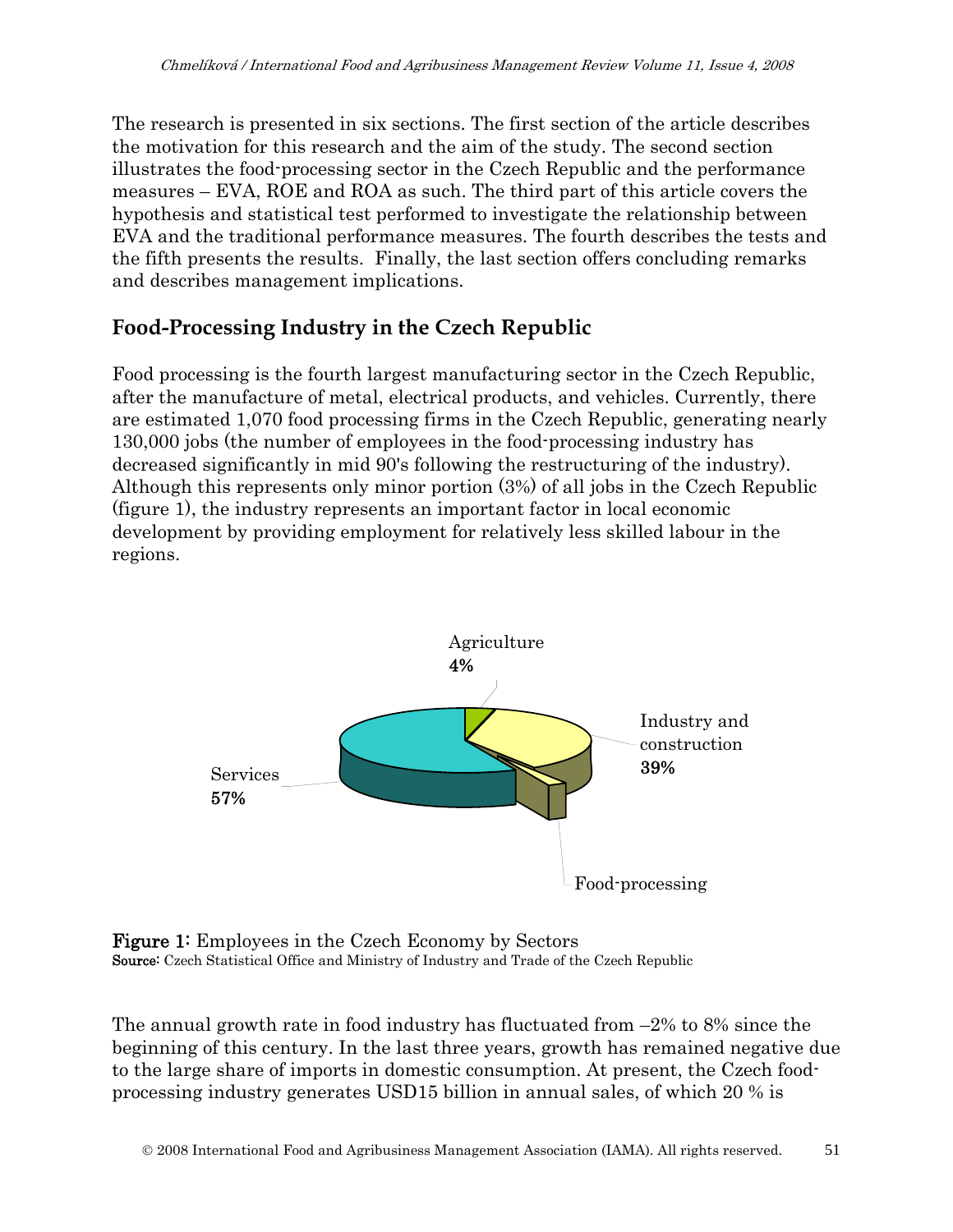exported. The sector satisfies a wide range of consumer needs which explains its extensive segmentation. Figure 2 shows the structure of food-processing sector in the Czech Republic, the extent of particular segments is expressed by the share on total revenues of the sector in 2006.



Figure 2: Structure of Food-Processing Sector in the Czech Republic Source: Czech Statistical Office and Ministry of Industry and Trade of the Czech Republic

The segments in figure 2 represent core food industry activities. In addition to directly generating significant economic activity and employment in the Czech Republic, the food industry also has a multiplier effect which generates growth in related industries serving the sector. These include packaging, production of food industry equipment, biotechnology, agriculture, specialized storage and transportation, food science, and other support industries.

The food processing sector, I argue, provides an appropriate research setting to compare EVA and traditional performance measures. The relatively high marketing and advertising expenses in this sector could lead to significant divergence between performance measures. In addition, in Czech accounting system alternative forms of financing are not a part of the financial statements. This boosts the expectation of divergence, because traditional performance measures, unlike EVA, work entirely with accounting data.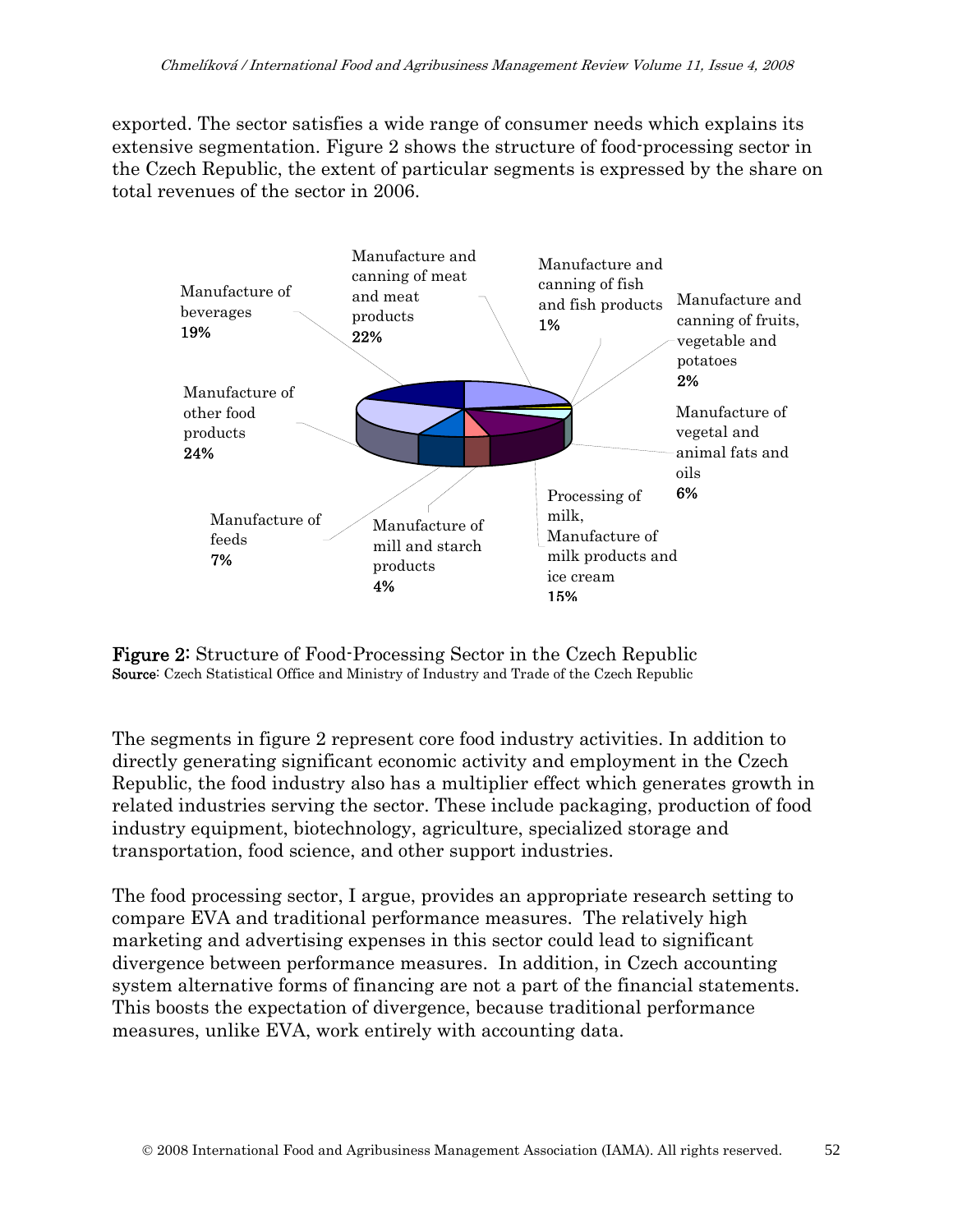### **Judged Performance Measures**

#### The EVA Metric

EVA is defined as the spread between the return on capital invested and the cost of capital invested. It describes the ability of the firm to create the economic profit. Contrary to the traditional performance metrics, EVA reflects real costs of the firm since it includes equity costs in additional to the costs included in traditional performance measures. The EVA metric is based on a simple and straightforward notion, as described in the following equation from Maříková (2001):

1) EVA =  $NOPAT - Capital * WACC$ ,

where NOPAT is Net Operating Profit After Taxes, Capital is Capital Employed to Generate Operating Profit, and WACC is Weighted Average Cost of Capital.

The EVA concept is based entirely on operating activity; thus, the components of EVA cannot be obtained directly from the financial statements. The EVA authors define operating activity as those operations that serve the basic entrepreneurial purpose. Therefore, it is necessary to convert the accounting data. Under Czech accounting rules, "operating profit" and the corresponding capital include activities that are not directly aimed at fulfilling the basic entrepreneurial purpose. Examples include the investment of temporary free operating financial asset into securities and creating constructions in progress; neither contributes to current operating activities. On the other hand, other activities necessary for meeting the basic entrepreneurial purpose of the firm are not included in operating profit and capital. Some important exclusions include financial and operative leasing, as well as capitalization and amortization of certain marketing costs, research and development costs, and unrecorded goodwill.

The EVA model works with three basic components - Capital, NOPAT and WACC which are, according to Maříková (2001), defined as follows:

Capital – the amount of capital employed corresponds to the amount of assets (in the EVA concept they are called Net Operating Assets 'NOA') which are used to generate the operating profit. The structure of these assets is once again determined by the fact that the EVA concept works entirely with items referring to operating activity - the total assets used in the calculation must be free of nonoperating items while the operating items not included in the given account of total assets must be added.

To arrive to NOA start with total assets and subtract non-operating assets and decrease of assets value due to price differences. Further add long-term internally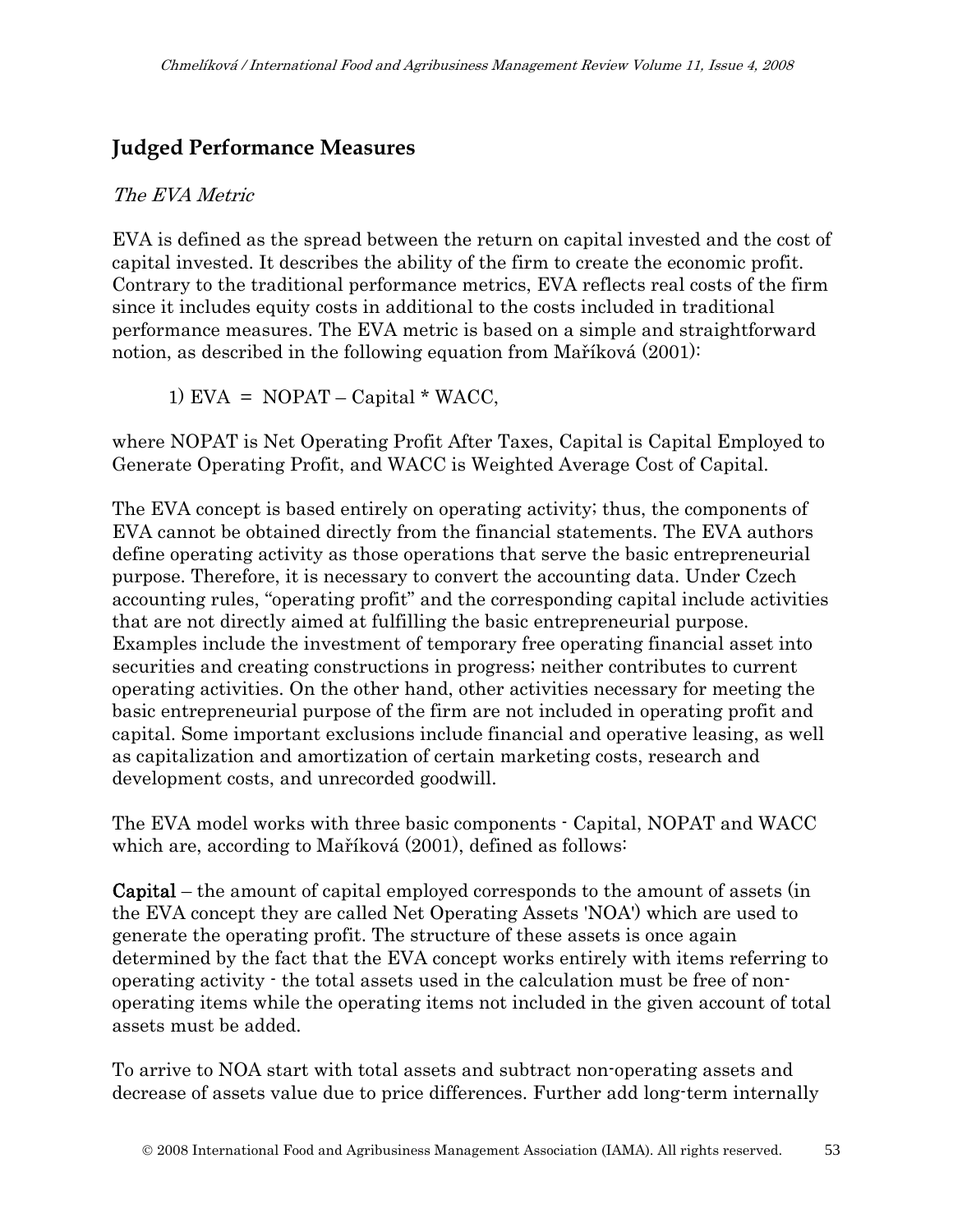generated intangible assets, add increase of assets value due to price differences and add leased assets. Table 1 provides detailed descriptions of the components of NOA.

| Component                                | <b>Effect</b>          | <b>Explanation/Example</b>                                            |
|------------------------------------------|------------------------|-----------------------------------------------------------------------|
| <b>Fixed assets</b>                      |                        |                                                                       |
| Non-operating fixed                      |                        | e.g. long-term investments or construction in progress.               |
| assets                                   |                        | The investments having portfolio character should be                  |
|                                          |                        | singled out of fixed assets as not being connected with the           |
|                                          |                        | main business activity. Given that construction in                    |
|                                          |                        | progress does not generate current profits, it should be<br>excluded. |
| Long-term                                | $\ddag$                | Intangible assets such as expenditure on research,                    |
| internally                               |                        | marketing, employees training, etc. create future value.              |
| generated                                |                        | These costs should be recognized as an investment and                 |
| intangible assets                        |                        | should be activated.                                                  |
| In(de)crease of                          | $+$                    | These arise as a consequence of difference in market and              |
| assets value due to                      | $\left( \cdot \right)$ | accounting prices and are usually less significant as                 |
| price differences                        |                        | regards current than fixed assets.                                    |
| Leased assets                            | $+$                    | Leasing is a popular way of obtaining fixed assets in the             |
|                                          |                        | Czech Republic. As the title to the asset is legally held by          |
|                                          |                        | the lessor, it is not shown in the financial statements of            |
|                                          |                        | the lessee under the Czech accounting standards. As a                 |
|                                          |                        | result, the value of leased assets should be added to NOA.            |
| Current assets                           |                        |                                                                       |
| Non-operating                            |                        | Short-term financial assets can be separated into two                 |
| current assets                           |                        | groups. First, financial assets that are necessary for                |
|                                          |                        | continuous firm operation $-e.g.$ cash or money on bank               |
|                                          |                        | accounts that are used during the firm operations and,                |
|                                          |                        | second, financial assets that serve as a financial reserve –          |
|                                          |                        | e.g. short-term securities, ownership interests or other              |
|                                          |                        | short-term investments. The latter should be singled out              |
|                                          |                        | as non-operating financial assets, because they do not                |
|                                          |                        | serve to the basic entrepreneurial purpose.                           |
| In( $de)$ crease of                      | $\pm$                  | These arise as a consequence of difference in market and              |
| assets value due to<br>price differences | $\left( \cdot \right)$ | accounting prices of stock and receivables as well.                   |
|                                          |                        |                                                                       |

Table 1: Components of Net Operating Assets (NOA)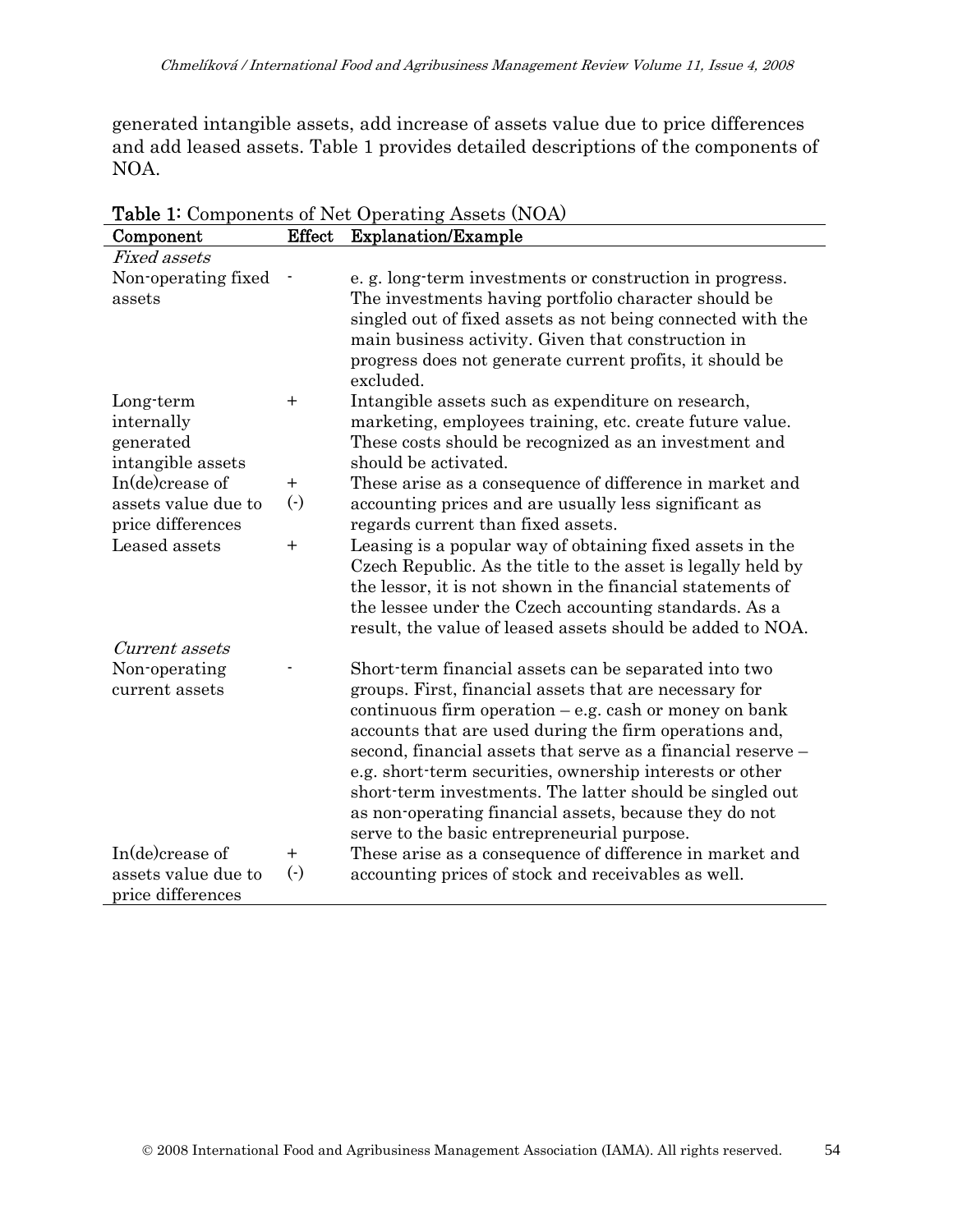NOPAT – The most important principle when converting accounting profit into NOPAT is maintaining the symmetry between NOA and NOPAT. If any operations influence NOA then the same operations have to be taken into account when determining NOPAT. The most suitable profit basis for the determination of NOPAT in Czech accounting is Profit from ordinary activities.

To arrive to NOPAT start with profit form ordinary activities before taxes and add interest expenses, add non-operating assets costs and original expenditure on internally generated intangible assets, subtract revenues from non-operating assets, subtract amortization of internally generated intangible assets and subtract tax. Table 2 provides detailed descriptions of the components of NOPAT.

| Profit from ordinary activities (before tax)<br>The costs of foreign capital must be included in profit,<br>Interest expenses<br>$\, + \,$<br>only to be subtracted later on together with equity costs<br>within the WACC determination. The same applies to the<br>interest from explicitly non-interest charging liabilities<br>(trade payables, liabilities shareholders and alliance<br>partners, payables to employees, payables to social<br>security and health insurance), as well as to the interest<br>from leasing contracts.<br>Revenues and costs connected with financial assets<br>Non-operating<br>$\pm$<br>having portfolio and reserve character and revenues and<br>assets costs<br>costs of construction in progress.<br>Revenues from<br>non-operating<br>assets<br>Original<br>Correction of expenditures on research, marketing,<br>$\ddot{}$<br>expenditure on<br>employees training, etc.<br>internally<br>generated<br>intangible assets<br>Amortization of<br>internally<br>generated<br>intangible assets<br>Tax<br>Subtracting of tax estimation. | Component | <b>Effect</b> | <b>Explanation/Example</b> |
|---------------------------------------------------------------------------------------------------------------------------------------------------------------------------------------------------------------------------------------------------------------------------------------------------------------------------------------------------------------------------------------------------------------------------------------------------------------------------------------------------------------------------------------------------------------------------------------------------------------------------------------------------------------------------------------------------------------------------------------------------------------------------------------------------------------------------------------------------------------------------------------------------------------------------------------------------------------------------------------------------------------------------------------------------------------------------------|-----------|---------------|----------------------------|
|                                                                                                                                                                                                                                                                                                                                                                                                                                                                                                                                                                                                                                                                                                                                                                                                                                                                                                                                                                                                                                                                                 |           |               |                            |
|                                                                                                                                                                                                                                                                                                                                                                                                                                                                                                                                                                                                                                                                                                                                                                                                                                                                                                                                                                                                                                                                                 |           |               |                            |
|                                                                                                                                                                                                                                                                                                                                                                                                                                                                                                                                                                                                                                                                                                                                                                                                                                                                                                                                                                                                                                                                                 |           |               |                            |
|                                                                                                                                                                                                                                                                                                                                                                                                                                                                                                                                                                                                                                                                                                                                                                                                                                                                                                                                                                                                                                                                                 |           |               |                            |
|                                                                                                                                                                                                                                                                                                                                                                                                                                                                                                                                                                                                                                                                                                                                                                                                                                                                                                                                                                                                                                                                                 |           |               |                            |
|                                                                                                                                                                                                                                                                                                                                                                                                                                                                                                                                                                                                                                                                                                                                                                                                                                                                                                                                                                                                                                                                                 |           |               |                            |
|                                                                                                                                                                                                                                                                                                                                                                                                                                                                                                                                                                                                                                                                                                                                                                                                                                                                                                                                                                                                                                                                                 |           |               |                            |
|                                                                                                                                                                                                                                                                                                                                                                                                                                                                                                                                                                                                                                                                                                                                                                                                                                                                                                                                                                                                                                                                                 |           |               |                            |
|                                                                                                                                                                                                                                                                                                                                                                                                                                                                                                                                                                                                                                                                                                                                                                                                                                                                                                                                                                                                                                                                                 |           |               |                            |
|                                                                                                                                                                                                                                                                                                                                                                                                                                                                                                                                                                                                                                                                                                                                                                                                                                                                                                                                                                                                                                                                                 |           |               |                            |
|                                                                                                                                                                                                                                                                                                                                                                                                                                                                                                                                                                                                                                                                                                                                                                                                                                                                                                                                                                                                                                                                                 |           |               |                            |
|                                                                                                                                                                                                                                                                                                                                                                                                                                                                                                                                                                                                                                                                                                                                                                                                                                                                                                                                                                                                                                                                                 |           |               |                            |
|                                                                                                                                                                                                                                                                                                                                                                                                                                                                                                                                                                                                                                                                                                                                                                                                                                                                                                                                                                                                                                                                                 |           |               |                            |
|                                                                                                                                                                                                                                                                                                                                                                                                                                                                                                                                                                                                                                                                                                                                                                                                                                                                                                                                                                                                                                                                                 |           |               |                            |
|                                                                                                                                                                                                                                                                                                                                                                                                                                                                                                                                                                                                                                                                                                                                                                                                                                                                                                                                                                                                                                                                                 |           |               |                            |
|                                                                                                                                                                                                                                                                                                                                                                                                                                                                                                                                                                                                                                                                                                                                                                                                                                                                                                                                                                                                                                                                                 |           |               |                            |
|                                                                                                                                                                                                                                                                                                                                                                                                                                                                                                                                                                                                                                                                                                                                                                                                                                                                                                                                                                                                                                                                                 |           |               |                            |
|                                                                                                                                                                                                                                                                                                                                                                                                                                                                                                                                                                                                                                                                                                                                                                                                                                                                                                                                                                                                                                                                                 |           |               |                            |
|                                                                                                                                                                                                                                                                                                                                                                                                                                                                                                                                                                                                                                                                                                                                                                                                                                                                                                                                                                                                                                                                                 |           |               |                            |
|                                                                                                                                                                                                                                                                                                                                                                                                                                                                                                                                                                                                                                                                                                                                                                                                                                                                                                                                                                                                                                                                                 |           |               |                            |
|                                                                                                                                                                                                                                                                                                                                                                                                                                                                                                                                                                                                                                                                                                                                                                                                                                                                                                                                                                                                                                                                                 |           |               |                            |
|                                                                                                                                                                                                                                                                                                                                                                                                                                                                                                                                                                                                                                                                                                                                                                                                                                                                                                                                                                                                                                                                                 |           |               |                            |
|                                                                                                                                                                                                                                                                                                                                                                                                                                                                                                                                                                                                                                                                                                                                                                                                                                                                                                                                                                                                                                                                                 |           |               |                            |

Table 2: Components of Net Operating Profit after Tax (NOPAT)

WACC – In the EVA model, the costs of capital determine the lowest acceptable rate of profitability for operating assets. They are usually determined by using traditional formula for Weighted Average Costs of Capital: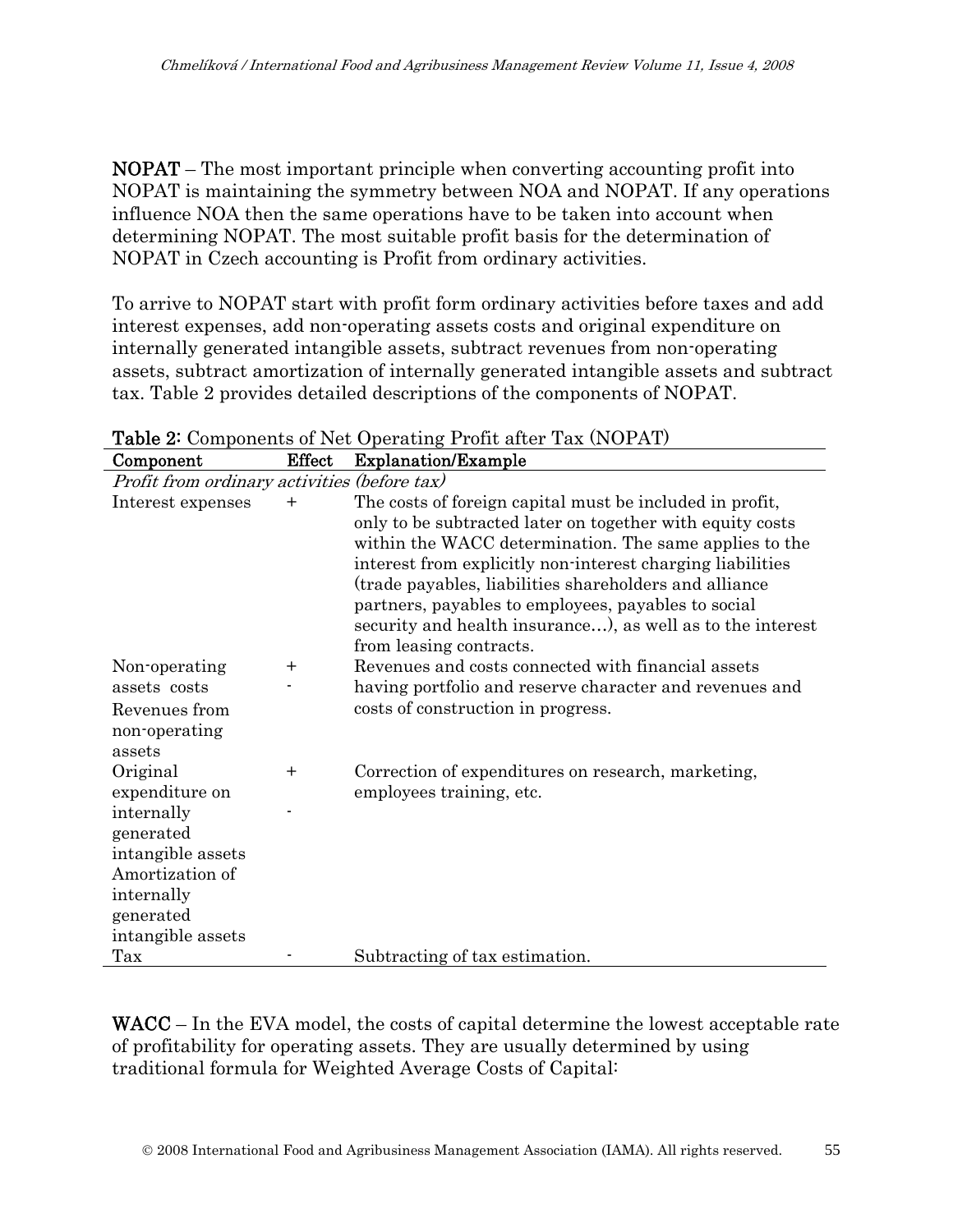2) WACC =  $c_e$  E/TC +  $c_d$  D/TC (1-TR),

where D/TC is debt to total capital,  $E/TC$  is equity to total capital,  $c_e$  is cost of equity<sup>[2](#page-7-0)</sup>,  $c_d$  is cost of debt and TR is tax rate.

#### Conventional Performance Measures

The approaches to measuring a firm's effectiveness have noticeably changed in the last several decades. Thanks to the growing informative efficiency of capital markets, there is an apparent drift from traditional measures established on accounting basis towards the tools following the shareholder value. Traditional accounting measures have been used since the middle 1980's and today represent the most often used performance tools in the Czech Republic. The popularity of these measures, as opposed to shareholder value orienting tools, is the result readily available information needed for their metrics. The traditional accounting measures include, for example, Earnings before Interests and Tax (EBIT), Earnings before Interests, Tax and Appreciation (EBITDA), Return on Capital Employed (ROCE), Return on Total Assets (ROA) or Return on Equity (ROE). The last two measures are the most commonly used profitability ratios among Czech financial analysts. They were also the subject of previous studies evaluating EVA; see Turvey et al. (2000), Krištof and Suchánek (2002).

Return on Total Assets (ROA) indicates the owners' profitability achieved by all the resources used in the business. Since the ratio shows the earning power of company as a whole, it was chosen for comparison with the EVA metric. Return on Equity (ROE) expresses the relationship between the shareholders' share of revenues and their previously contributed capital, including retained earnings. From the shareholders' point of view, ROE is the most important profitability ratio and therefore is suitable for comparison with EVA. Since these metrics aim to provide information content similar to EVA since they have been used in previous research, ROA and ROE were chosen for comparison with EVA in this paper.

 $c_e$  =  $r_f$  +  $r_{size}$  +  $r_{entrepreneural}$  +  $r_{FinStab}$  +  $r_{FinStr}$ 

where

 $\overline{a}$ 

rf …risk-free rate,

rFinStr…function characterizing capital structure.

<span id="page-7-0"></span><sup>2</sup> Usually Capital Asset Pricing Model (CAPM) is used for cost of equity estimation. This model determines the cost of equity capital by using the data from the capital market and efficiency of capital market is important here. Unfortunately, CAMP is not a suitable tool for the Czech Republic because of the immaturity of the local capital market. As an alternative tool build up models are used very oft. For example Neumaireová (2002) have developed a model for the Czech domestic environment. The model uses the following procedure for the calculation of the cost of equity:

 $r_{size}$ ... function characterizing size of the company,

rentrepreneurial …function characterizing earning power,

rFinStab …function characterizing the relation between assets and liabilities,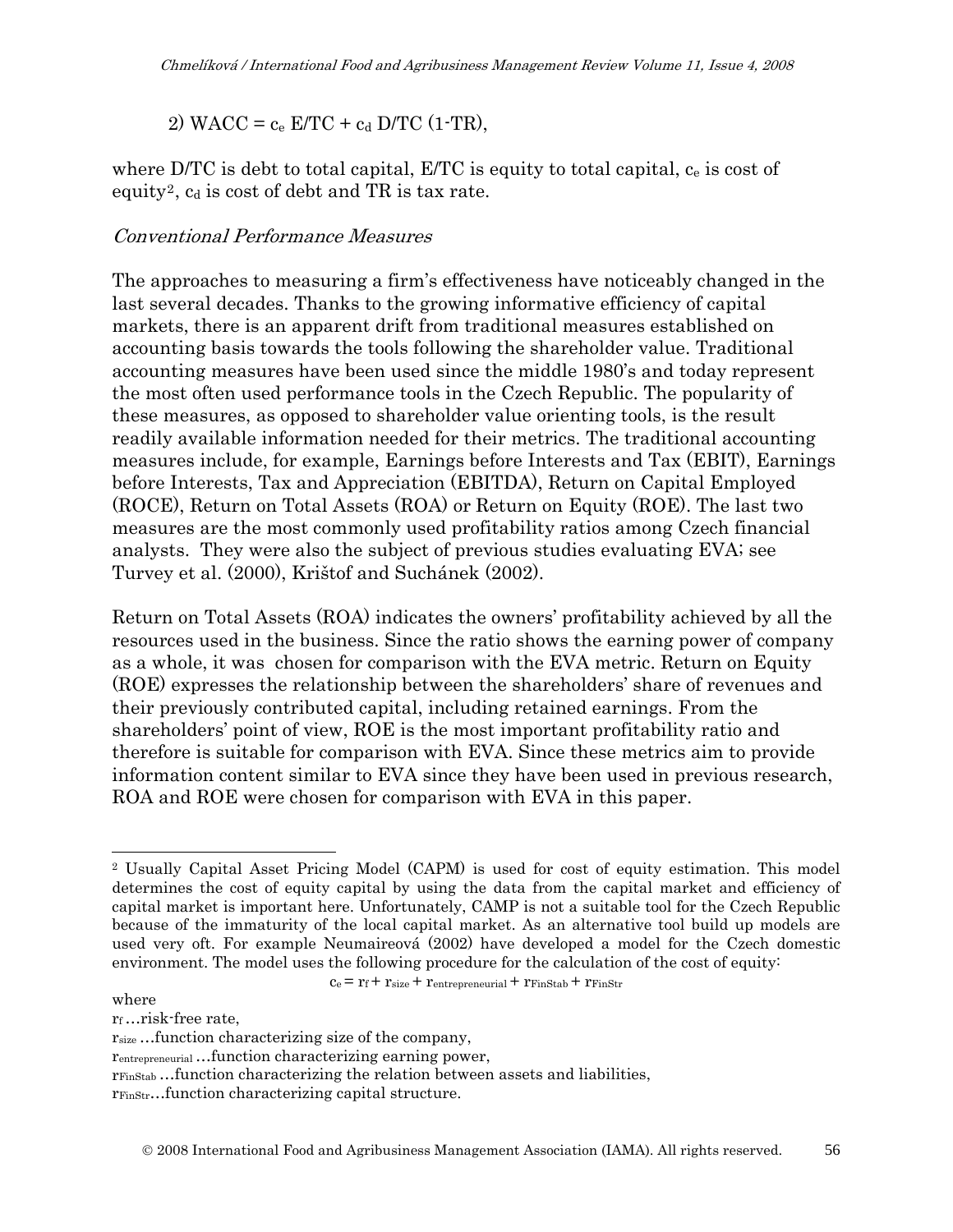# **The Relationship between EVA and Traditional Performance Measures**

As mentioned above, in the last decade EVA has been the focus of intense research. While from the theoretical point of view EVA is seen as a superior performance metric, several empirical studies contradict this claim (see Biddle, Bowen, and Wallace (1997); Turvey et al. (2000)). One standard argument against the superiority of EVA results from the statistical relationship between EVA and traditional performance measures. This motivates the first aim of this article - to investigate the relationship between Economic Value Added and traditional performance measures ROA and ROE for food-processing firms in the Czech Republic and identify the differences in the information content of these performance concepts.

This paper assumes (with regard to the specifics of the Czech food processing sector) a difference in the information content of EVA and the traditional performance metrics. This expectation is motivated by two specifics of the Czech food-processing sector:

- Firms of the food-processing sector have specific position in the vertical chain of products as they are positioned on the semi-final position on the way to the customer. As a result, they incur high marketing and advertising costs which should, according to EVA theory, be recognized as an investments rather than expenses. Expenditure on research, marketing, employees training, etc. creates future value and should thus be capitalized.
- In recent years, alternative forms of financial sources, such as financial and operating leasing, has spread among the Czech firms. In contrast to International Financial Reporting Standards (IFRS) or U.S. Generally Accepted Accounting Principles (US GAAP), the alternative forms of financing are not a part of Czech financial statements and the traditional performance measures do not incorporate these figures into their metrics. The EVA metric does take these financial sources into account.

These two facts are essential for Czech food-processing firms and challenge the deduction of the first hypothesis investigated in this paper:

#### $H_1$ : A strong positive linear relationship exists between EVA and the traditional performance measures of ROA and ROE.

The similarity of the measures as performance indicators can be tested with simple linear regression. A strong positive relationship indicates similar information content, and would suggest EVA is easily replaced by ROA or ROE. However, a weak relationship suggests different and potentially valuable information content exists in EVA.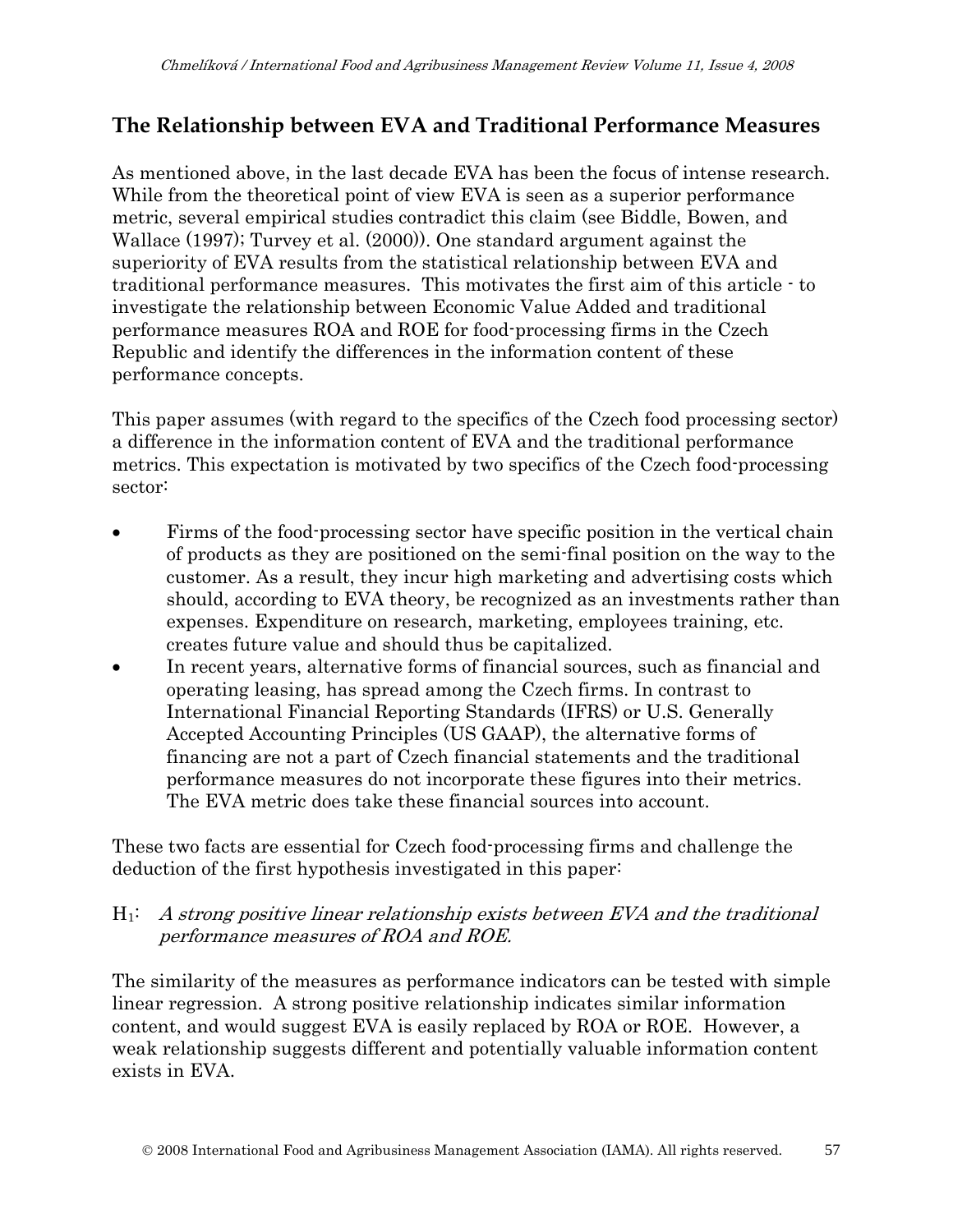#### Statistical Test for H<sup>1</sup>

To examine the relationship between EVA and the traditional performance measures, the statistical significance of the following ordinary-least-squares regression will be examined:

3) 
$$
EVA_i = a + b * X_i
$$

where  $EVA<sub>i</sub>$  represents the dependent variable, a value of economic value added for given firms in a given time period;  $X_i$  stands for a value of traditional performance ROA and ROE metrics for the corresponding firms and the given time period of  $EVA<sub>i</sub>$  a and b are the values of regression coefficients.

### **The Relationship between Economic Value Added, Conventional Performance Measures, and Shareholder Wealth Creation**

The second aim of this research is to independently attest whether following EVA leads to enhanced creation of shareholder wealth at Czech food-processing firms. The method of this attesting is similar to Turvey et al. (2000). The key question explored in Turvey's et al. article is whether EVA actually leads to improved share value, and whether increases in share value are more highly correlated with EVA than any other financial performance metrics. The obvious indicator for judging the improvements in shareholder wealth is the development of the stock price. As the quality of information offered by Czech capital market<sup>[3](#page-9-0)</sup> in this respect is very low, one must first find a criterion for assessing the information content of performance measures suitable for conditions of Czech economy.

The discipline of business valuation deals with the problems of alternative expression of market value of the firm. By approximation of the market value of a firm, the present value of investors' expected returns can be calculated, which in turn characterizes the firm's ability to create shareholder wealth. This characteristic can be subsequently used as an objective criterion for assessing the performance measures in the ability to create shareholder wealth.

Methods dealing with business valuation are usually classified into three groups:

methods based on analysis of revenues,

 $\overline{a}$ 

- methods based on analysis of information from capital market,
- methods based on analysis of firms property.

<span id="page-9-0"></span><sup>3</sup> Using stock price when making financial decisions requires efficiency of capital market. This prerequisite is not met even in many developed countries, and the possibility is much less in transitive economies like the Czech Republic with little developed capital market.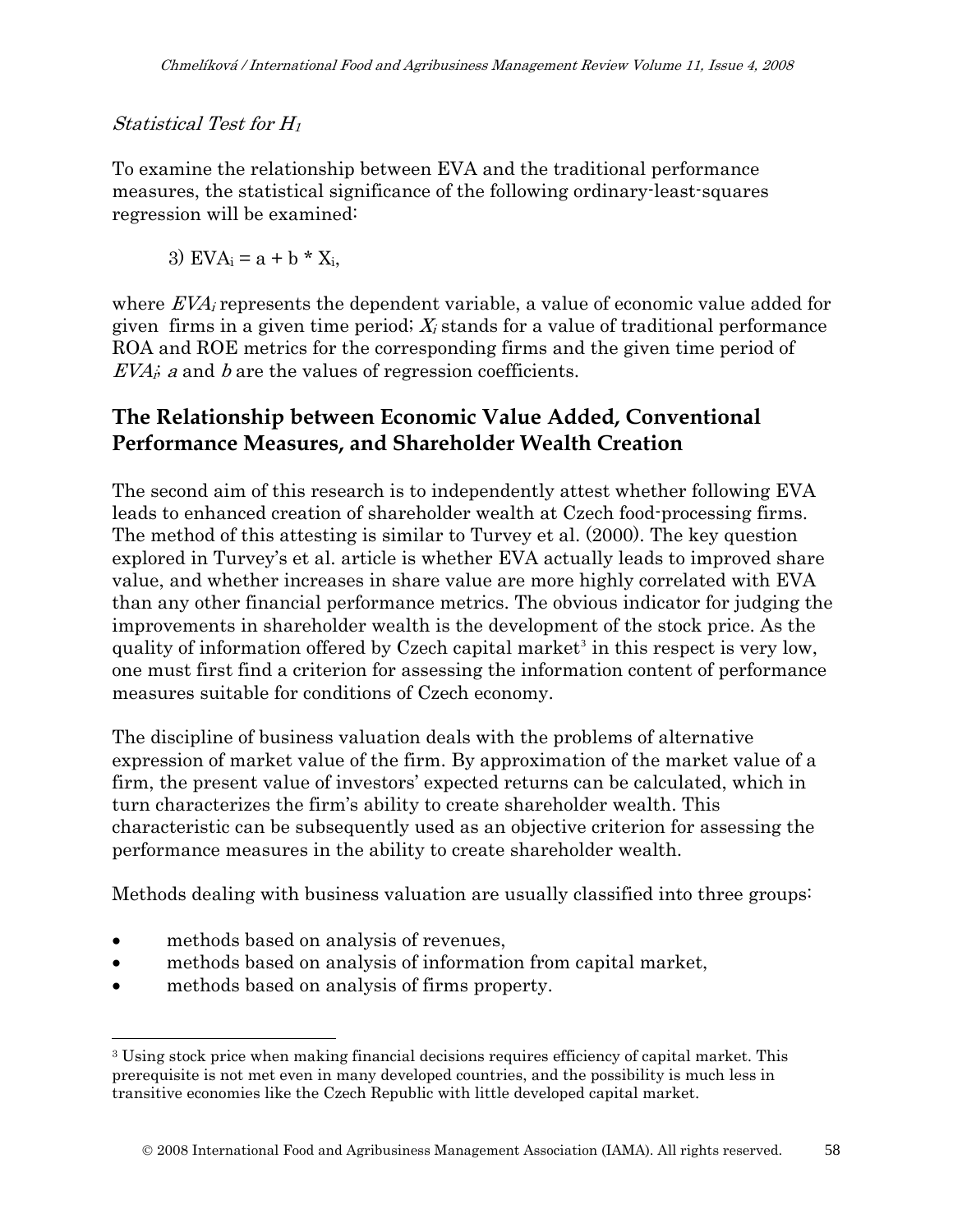Considering the limited availability of trade market data for research of Czech foodprocessing sector, the first group of methods based on the analysis of revenues appears to be the most appropriate one. The basic method from this group, Discounted Cash Flows (DCF), exists in several variants. For the approximation of market value of equity, the method of Discounted Cash Flow to Equity (DCFE) is the most fitting. The DCFE method directly quantifies the value of equity on the basis of free cash flows for owners and hence expresses the ability of the firm to create the shareholder wealth.

The validity of equity valuation, like all of the valuation methods, is subject to discrepancies in the estimation of future returns. The estimation depends on the quality of the future revenues forecast, which requires analysis and prognosis of the relevant market as well as analysis of strengths and weaknesses of the firm. The subjective quantification of these categories subsequently results in limited accuracy of revenues forecast and contributes to discrepancies in the approximation of market value. This handicap is, however, largely overcome in the current setting. For the sample of food-processing firms used in the test, financial figures are available for the last 5 years. Because historical data is used, at least 5 years of "future values" are known rather than estimated, which is what helps overcome the valuation problem. As a result, the discrepancies in the approximation of market value are eliminated and the indicator offers objective criterion for the evaluation of judged performance measures.

The calculation of DCFE is usually performed in two phases. In the first phase the economist quite reliably forecasts the free cash flow to equity for each of the forecasted years. The length of the first phase must not be longer than time period in which the financial figures are easy predictable. Usually this phase is about 5 years long. The second phase then covers the period from the end of the first phase to the infinity where the value of the equity in this period is usually determined as the annuity of free cash flow in the last year of the first phase.

The length of the first phase in this research is determined by the accessibility of financial statements following the year when the assessed performance measures were calculated which is 5 years. The length of such time series corresponds to the common length of the first phase when making business valuation.

The market value of the equity MVE can be according to Mařík (2003) specified as:

4) 
$$
MVE = \sum_{t=1}^{5} FCFE_t \frac{1}{1+i} + \frac{CV}{(1+i)^T}
$$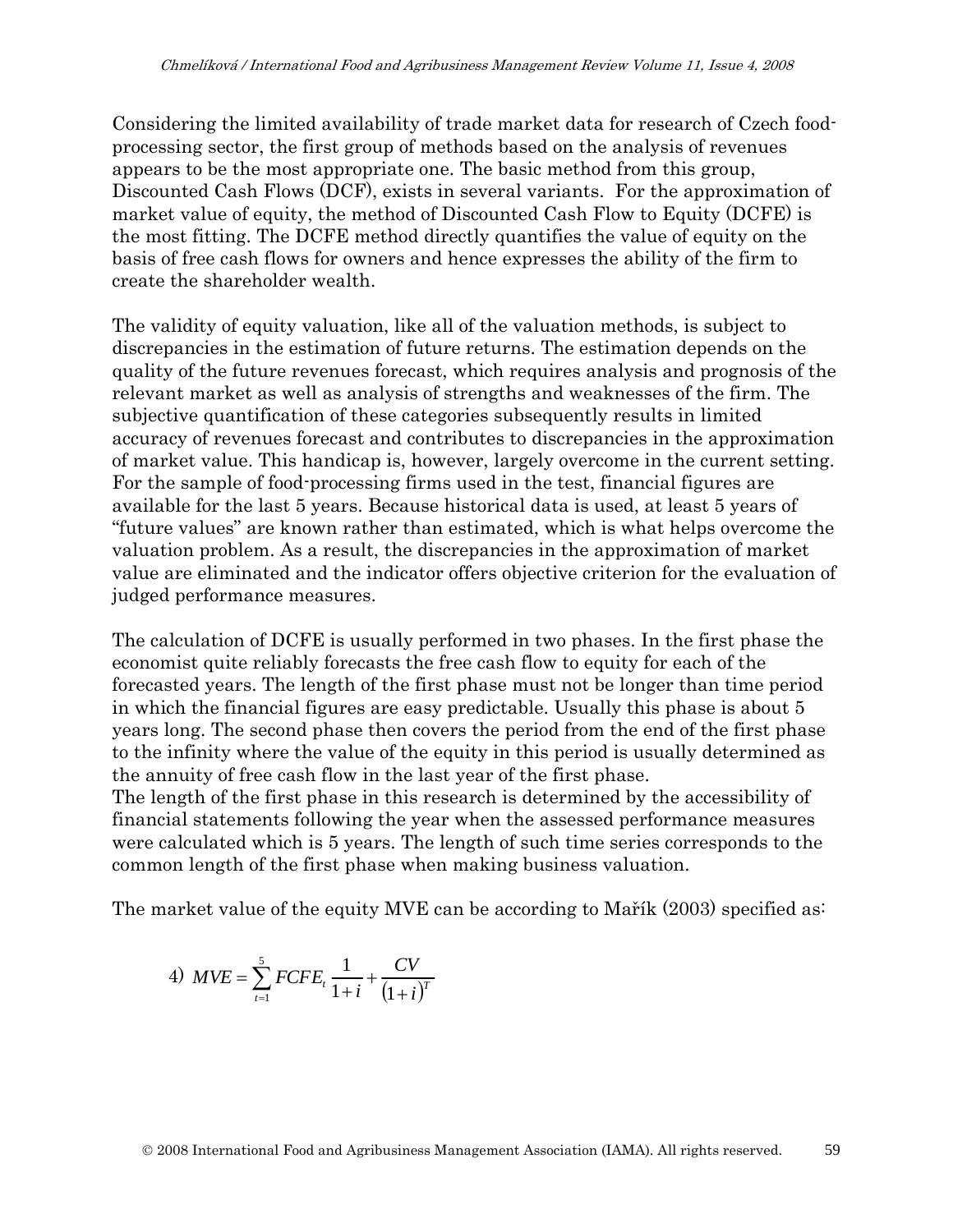where  $I$  is discounting rate equals costs of equity,  $FCFE$  is free cash flow to equity<sup>[4](#page-11-0)</sup>,  $CV$  is continuing value and T is duration of the first phase in years (in this case 5 years).

As mentioned above, the majority of the authors trying to tackle these questions examine the relationship between performance measure being assessed and stock market performance of the firm. Although limited data availability prohibits using this straightforward model in this case, an alternative objective criterion was developed above. Using this criterion, I will evaluate the EVA measure. The result is of critical importance to shareholders.

While formula 4 expresses absolute market value of equity, the economical content of quotient MVE/Equity reveals the firm ability to create value (market value of equity) from the initiate amount of investment (book value of equity).

Using this evaluation criterion the following hypothesis can be deducted:

 $H_2$ : EVA measure reflects changes in shareholder wealth, which is determined by quotient MVE/Equity, more consistently than the traditional performance measures ROA and ROE

Statistical Tests for H<sup>2</sup>

To investigate the relationship between EVA, traditional performance measures and shareholder wealth the statistical significance of the following ordinary-leastsquares regressions will be examined:

- 5) MVE/Equity $_i = a + b * ROA_i$
- 6) MVE/Equity<sub>i</sub> =  $g + h * ROE$
- 7) MVE/Equity<sub>i</sub> =  $l + m * EVA_i$

where  $ROA_i$ ,  $ROE_i$ ,  $EVA_i$  are the independent variables, measures of return on assets, return on equity and economic value added for given firms and time period;  $MVE/Equity$  is the variable explained above and represents improvement in the shareholder wealth for the tested firms and time period;  $a, b, g, h$ , l and m are values of regression coefficients. The hypothesis will be tested at 95% statistical significance level.

<span id="page-11-0"></span> $\overline{a}$ 4 Operating profit is used as the basis of the Free Cash Flow to Equity.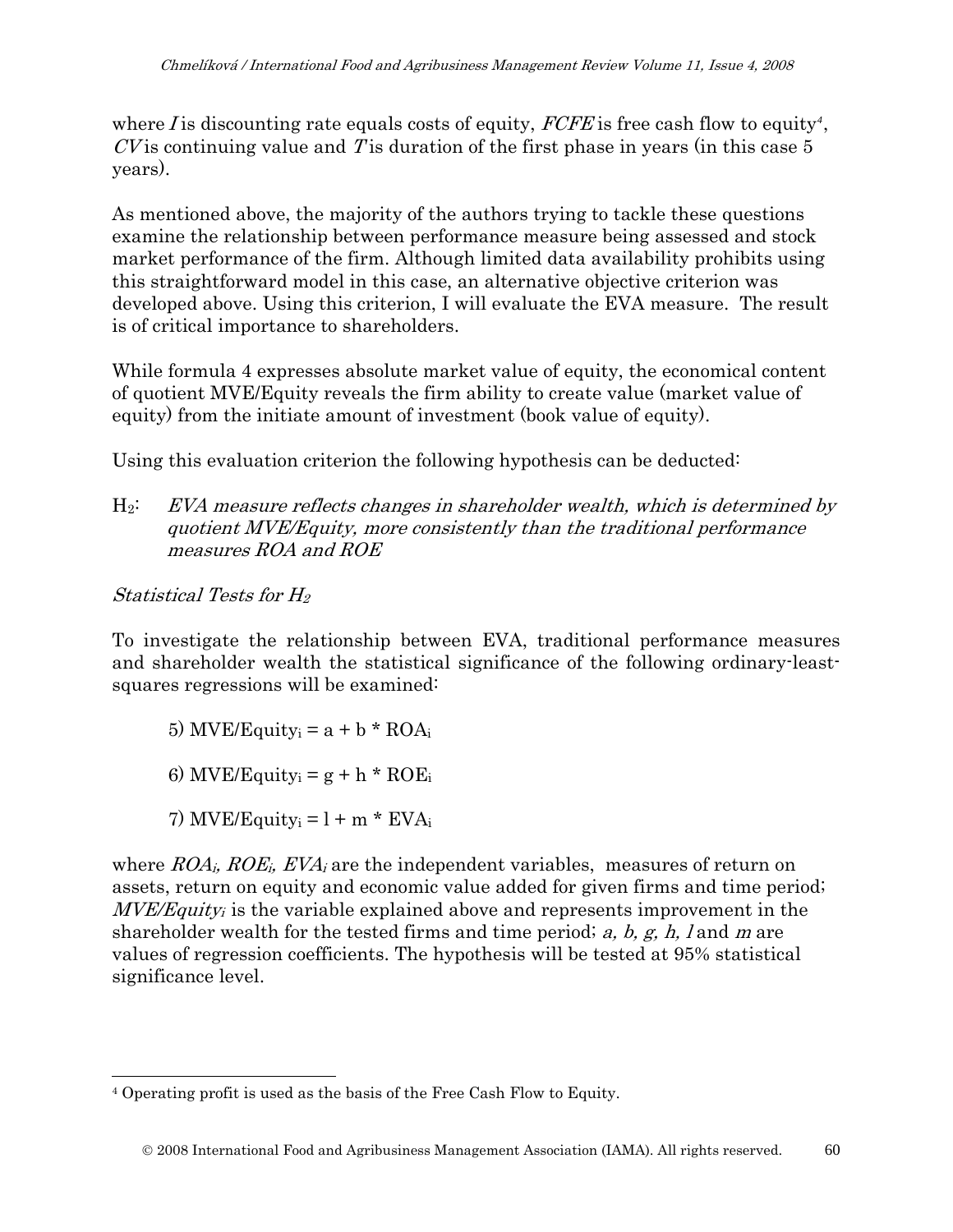#### Data

The information content of the performance measures is assed using a sample of food-processing companies in the Czech Republic. The data used for calculating the EVA metric were obtained from the project "The EVATM Ranking Czech Republic", which was a joint project of Stern Stewart & Co., Central European Capital CZ, s.r.o. and Čekia, a.s. The project ranked first 100 companies in the Czech Republic based on their ability to create economic value added.

The sources for calculating the traditional performance measures as well as for the approximation of the market value of equity<sup>[5](#page-12-0)</sup> were the financial statements of evaluated companies, obtained in Obchodní věstník or directly from the companies. Obchodní věstník is a journal where financial statements of the firms that have publication obligation are made public (companies with/above the specified threshold of revenues, number of employees, total assets or legal form have the publication obligation). Where the financial statements were not publicly available, interviews were carried out.

The investigated sample included 18 food-processing firms<sup>[6](#page-12-1)</sup> which appeared on the lists of 100 companies in the Czech Republic with the best ability to create economic value added, published since 2000. Since some of the companies appeared on the list more than once, 42 observations of the relationship between EVA, ROA, ROE and ability to create shareholder wealth were gathered for testing.

# **Empirical Results**

 $\overline{a}$ 

The regression results in Table 1 indicate in both cases a general positive correspondence between EVA and both accounting performance metrics. The model is statistically significant at 95% level. However, the values of the coefficients of determination indicate that very little of the variation in EVA is explained by the traditional performance metrics. A strong positive linear relationship, which would indicate very similar information content in each measure, does not exist between EVA and the traditional performance measures of ROA and ROE. This fact give evidence against the tested hypothesis H1. According to this empirical evidence of food-processing companies in the Czech Republic, Economic Value Added is

<span id="page-12-0"></span><sup>&</sup>lt;sup>5</sup> A critical point of the EVA's research in the conditions of Czech economy is a lack of good quality information from a capital market, which in the most of EVA studies serve as an exogenous criterion for assessing the ability of a firm to create shareholder wealth. In the absence of quality capital market information, a criterion for assessing the information content of performance measures suitable for conditions of Czech economy is developed in this paper.

<span id="page-12-1"></span><sup>6</sup> Bestfoods CZ, a.s.; Carla, s.r.o.; Cukrovary TTD, a.s.; Česká drožďárenská společnost, a.s.; Danone, a.s.; Jihočeská drůbež, a.s.; Karlovarské minerální vody, a.s.; Kofola, a.s.; Maso Planá, a.s.; Opavia-LU,a.s.; Pivovar Radegast, a.s.; Pivovar Velké Popovice, a.s.; Plzeňský prazdroj, a.s.; Povltavské mlékárny, a.s.; Sladovna Hodonice, a.s.; Stock Plzeň, a.s.; Vitana, a.s.; Wrigley, s.r.o.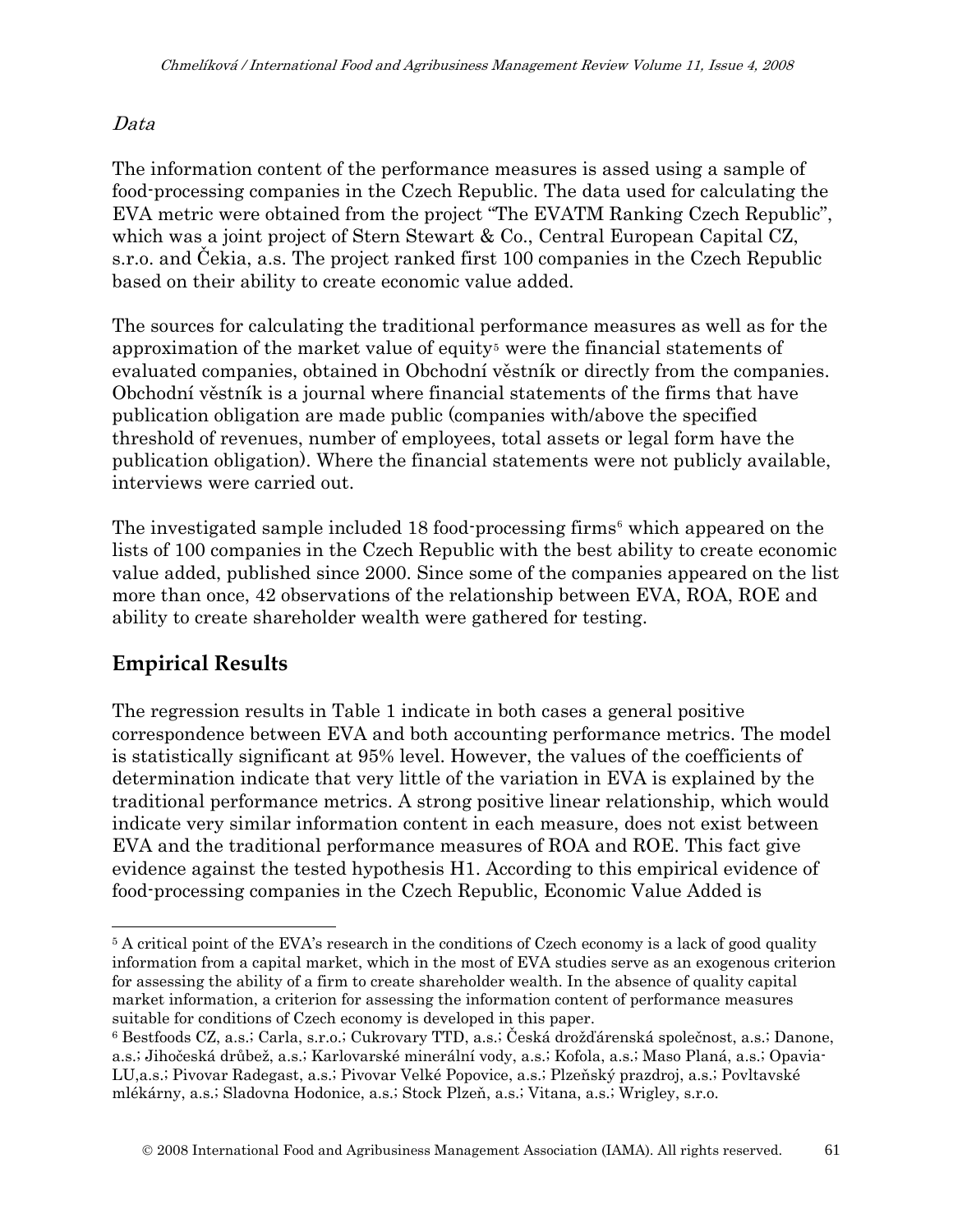positively correlated with the conventional performance measures. However, due to the low variation explained by the model it is not possible to replace the information content of EVA by the one of other performance metrics. From the theoretical point of view EVA is considered to be more complex performance metric; it reflects equity costs, capitalizes R&D and marketing expenses, includes leasing into company's balance sheet, etc. The results of this analysis serve to further the econometric investigation of EVA components which stand unexplained by the traditional performance measures. The difference in the marginal response between ROE and ROA would be due to the capital structure and financial leverage.

|                            |         | <b>Table 1:</b> OLS Regressions for Testing $H_1$ |       |          |
|----------------------------|---------|---------------------------------------------------|-------|----------|
| Independent $\mathbb{R}^2$ |         | Coefficient b F-statistic                         |       |          |
| variable                   |         |                                                   | Limit |          |
| ROA                        | 0,44850 | 600233,6                                          | 4.2   | 22,77103 |
| ROE                        | 0,17188 | 214241.2                                          | 4.2   | 5,811525 |

The regression results in Table 2 go along with the tested hypothesis H2; they confirm the EVA measure is more associated with improved shareholder wealth (determined by quotient MVE/Equity) than traditional performance measures ROA and ROE. The model with the explaining variable EVA demonstrates unambiguously the highest value of the coefficient of determination R2 (almost 80%) and is statistically the most significant from all of the tested models. The coefficient m, representing the slope of the regression line, is statistically significant at required significance level 95%. The models with traditional performance measures ROA and ROE are statistically significant at 95% level. However, the values of the coefficients of determination indicate very low dependency of these measures on the improvements in shareholder wealth (in ROE model the coefficient of determination did not exceed 56%, in ROA model it is only 16,5%).

| Independent $R^2$<br>variable |       | Coefficients | <b>F</b> -statistic |         |
|-------------------------------|-------|--------------|---------------------|---------|
|                               |       | $b, h, m$    | Limit               |         |
| ROA                           | 0,165 | 0,778        | 4,2                 | 7,726   |
| ROE                           | 0,556 | 0,051        | 4,2                 | 48,892  |
| <b>EVA</b>                    | 0,786 | 0,364        | 4,2                 | 143,444 |

Empirical evidence from food-processing companies' performance in the Czech Republic indicates higher quality information content of EVA indicator with regard to the ability to create shareholder wealth when compared with the traditional performance measures. This finding is consistent with the conclusions of corporate finance theory, which views EVA as theoretically superior performance metric.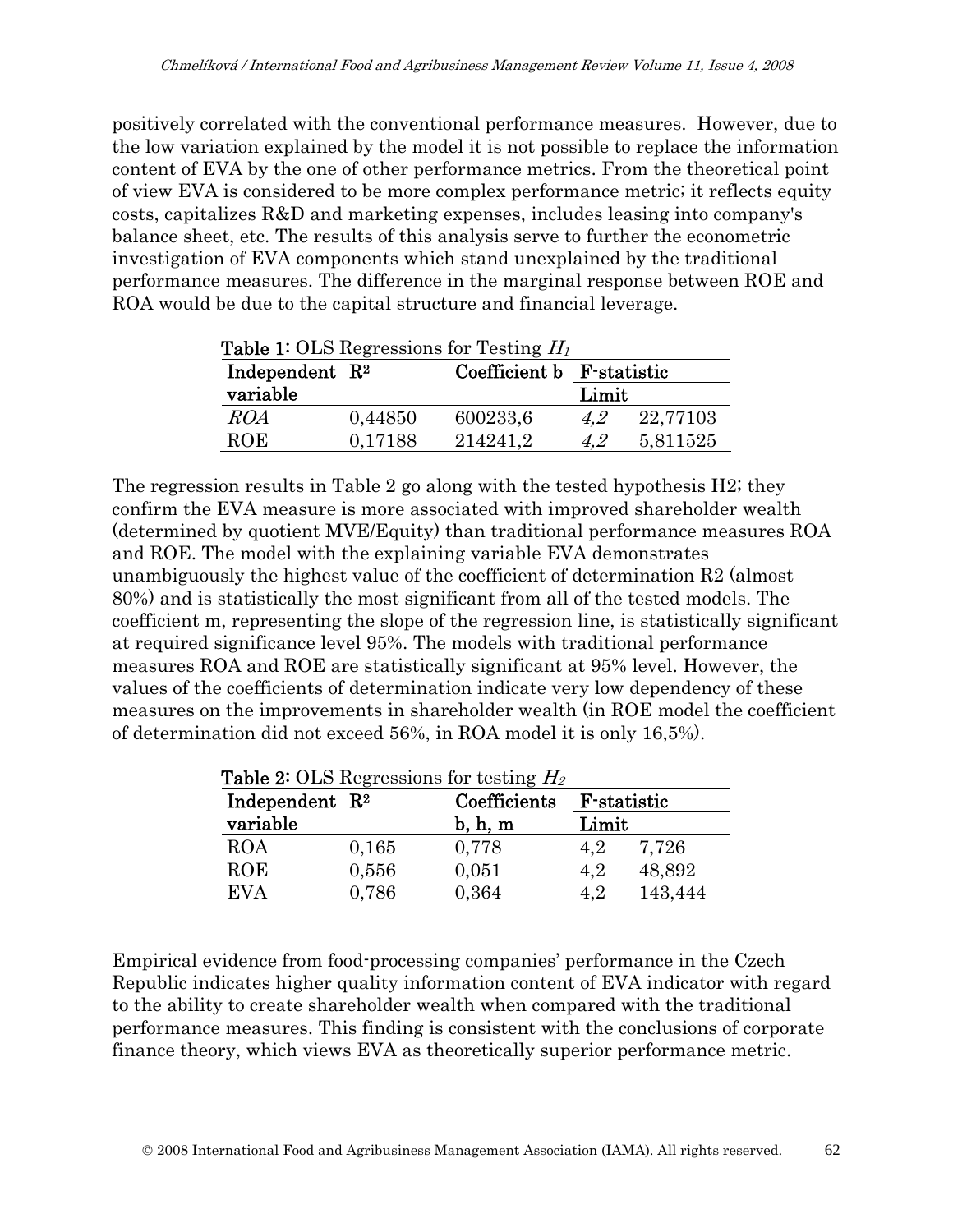# **Conclusion**

The aim of this paper was to assess the claims of EVA proponents on a small group of Czech food companies and define the implication for their managers. From a theoretical point of view, EVA represents a management tool that leads to the efficient use of operating and long- term assets, leads to efficient cost of capital and capital structure decisions, and compels management to focus on value. These are the facts readable from its formula. The question is whether this results in return to shareholders as well.

The analytical results provide some support for the use of EVA as a performance metric:

- With regard to the relationship between EVA and traditional performance metrics, it is empirically confirmed that strong positive linear relationship, which would indicate very similar information content in each measure, does not exist between EVA and the traditional performance measures of ROA and ROE. Subsequently, the traditional performance metrics are not able to sufficiently explain the observed values of EVA. This conclusion contradicts the result of Krištof (2002). Thus, it is not possible (assuming a theoretical superiority of EVA) to identify oneself with the recommendations of these authors – that it is not necessary to follow EVA because it can be easily replaced by traditional performance measures.
- With regard to the relationship between EVA and shareholder wealth creation, the results of regression analysis show higher quality information content of EVA indicator in relation to the ability of shareholder wealth creation than traditional performance measures. This result is consistent with that of proponents of EVA such as O'Byrne (1996) and contrary to the results of Biddle (1997) or Turvey et al. (2000).

# **Implications for Managers**

The empirical analysis demonstrates that EVA, not accounting performance measures, is the basis of market value. The study has shown that EVA explains differences in market value better than ROE and ROA, which currently represent the most common performance measures in the Czech firms. The results suggest that EVA should be considered when measuring performance of Czech-food processing firms. This recommendation doesn't mean exclusive using of EVA and throwing out the other measures, considering especially the small sample size and single analysis. Nevertheless it was shown that EVA is better measure than ROE and ROA under certain circumstances (Czech food-processing firms in this case) and should be considered with examining valuation methods in this industry.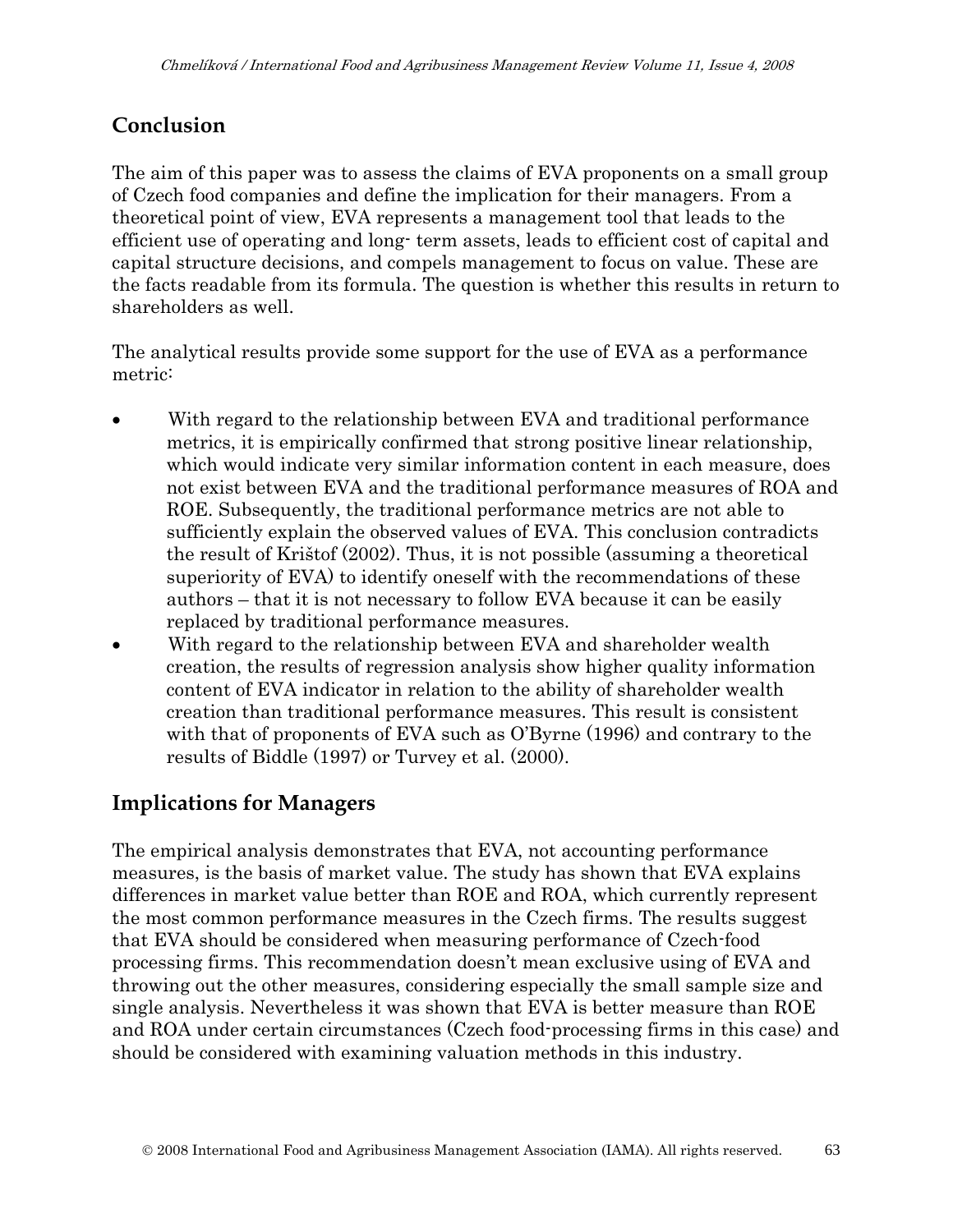It can therefore be recommended that owners of food-processing firms in the Czech Republic should insist on using EVA metric in their firms when making financial decisions. This conclusion should not be seen as rejecting the traditional performance measures. The EVA metric cannot answer the call for a complex performance measure, which would under any circumstances lead to the maximization of shareholder wealth. However, the results of this research present important empirical argument, built on data from food-processing sector in the Czech Republic, for the discussion about EVA's position amongst the performance measures.

### **Acknowledgements**

This paper has arisen in the framework of the projects: GAČR (Czech Science Foundation) no. 402/06/P206 "Research of possibilities and limits of EVA ratio in financial management of businesses from food-processing sector" and within the Research plan of FBE MUAF MSM 6215648904, thematic direction No. 4, The development tendency of agribusiness, forming of segmented markets within commodity chains and food networks in the process of integration, globalization and changes of agrarian policy".

### **References**

- Bacidore, J.M., J.A. Boquist, T.T. Milbourn, and A.V. Thakor. 1997. The search for the best financial performance measure. Financial Analysis Journal 53(3): 11–20.
- Biddle, G., R.M. Bowen, and J.W. Wallace. 1997. Does EVA beat earnings: Evidence on associations with stock returns and firm values. Journal of Accounting and Economics 24: 301-336.

Berenstein, R. 1998. An analysis of EVA. Merrill Lynch Quantitative Viewpoint.

- Feltham, G.D., G.E. Isaac, C. Mbagwu, and G. Vaidyanathan. 2004. Perhaps EVA Does Beat Earnings – Revisiting Previous Evidence. Journal of Applied Corporate Finance 16(1): 83–88
- Kramer, J.K., and G. Pushner. 1997. An empirical analysis of economic value added as a proxy for market value added. Financial Practice and Education, Spring/Summer: 41–49
- Krištof, M., and P. Suchánek. 2002. Využití ukazatele EVA při analýze úspěšnosti průmyslových podniků. Systémové řízení. Vyd. 1. Brno, Masarykova univerzita v Brně: 463-476.